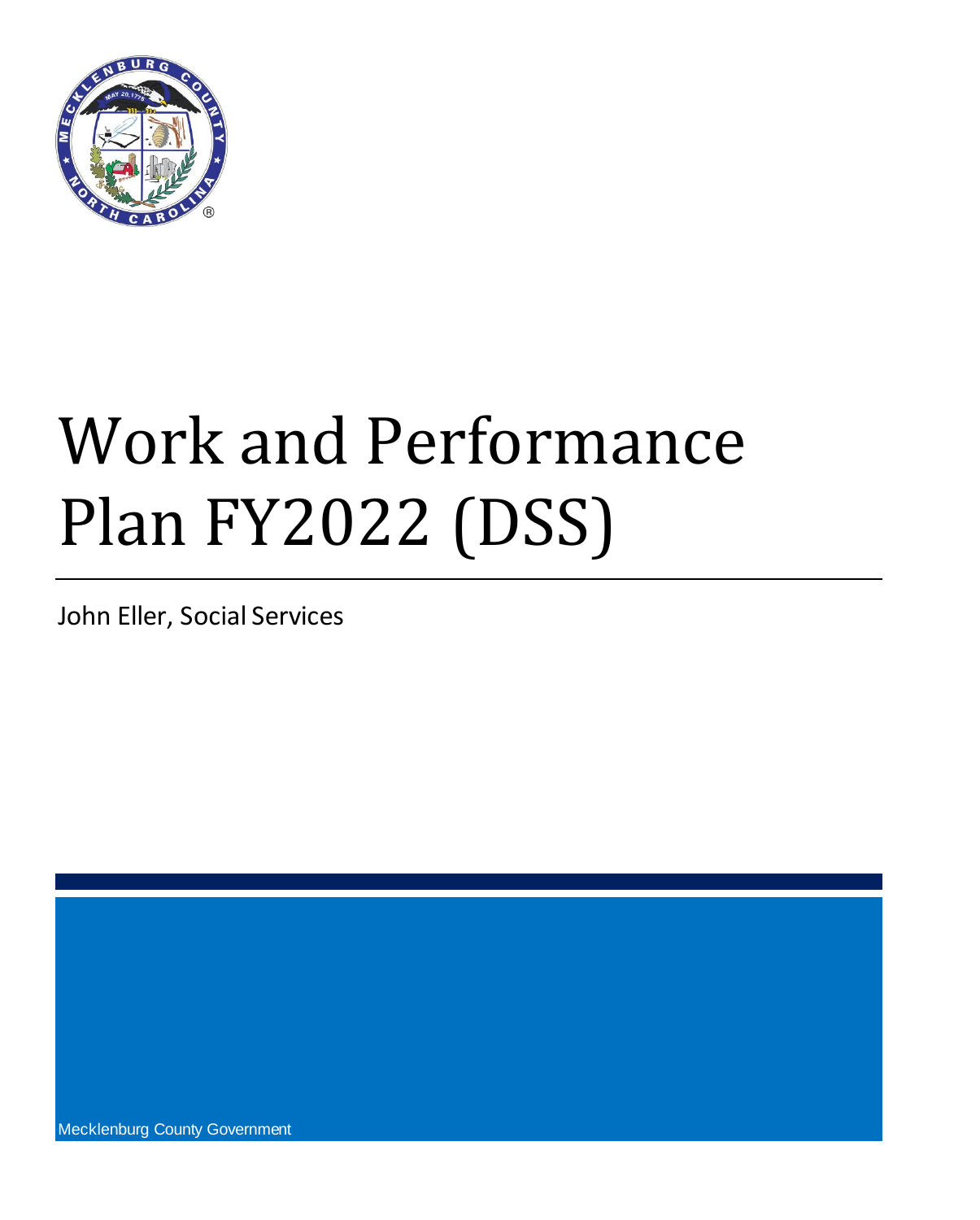

# **SECTION 1: DEPARTMENT KEY INITIATIVES**

# Key Initiative #1 -- Early Childhood Education

#### **Link to Strategic Business Plan:**

Yes

#### **Description:**

Foster equal opportunity among children to learn, grow and thrive, as well as to promote economic opportunity regardless of gender, race, ethnicity, or income. The Early Childhood Education initiative is an important focus for the County as it fosters economic mobility and prepares children to learn and be ready to succeed upon school entry.

#### **Rationale:**

For many households, childcare serves as an early learning program for the child while also helping parents participate fully in the workforce. This makes the provision of childcare assistance a two-generation strategy: supporting children's early education and economic opportunity for the family through parents' engagement in the workforce.

The goal of the Early Childhood Education initiative is for the County to provide effective leadership, management, and advisory support for the County's third year of MECK Pre-K implementation and identify strategies to support the development of children from prenatal through age five.

# **Completion Date:**

June 2022

#### **Updates/Project Milestones:**

• Increase Meck Pre-K programming by adding 16 classrooms for a total of 105 operational county-funded Meck Pre-K classrooms.

• Complete a parental to age three landscape analysis and develop actionable recommendations to allocate resources to improve outcomes for children and their families.

• Contract with a consultant for a Meck Pre-K program evaluation and SWOT analysis to prepare for future expansion.

• Finalize and implement the Meck Pre-K enhanced online management system which will include integrated invoicing capabilities along with enhanced eligibility and student management functionality.

• Partner with Child Care Resources Inc. to monitor state and county childcare subsidy funding to prevent overspending and ensure the maximum number of children are served by available funding.

• Expand utilization of NCCARE360 across the County's early childhood referral programs and data systems.

#### **Outcomes/Measures:**

End of Year Reporting

**Director Comments: (Year-end)**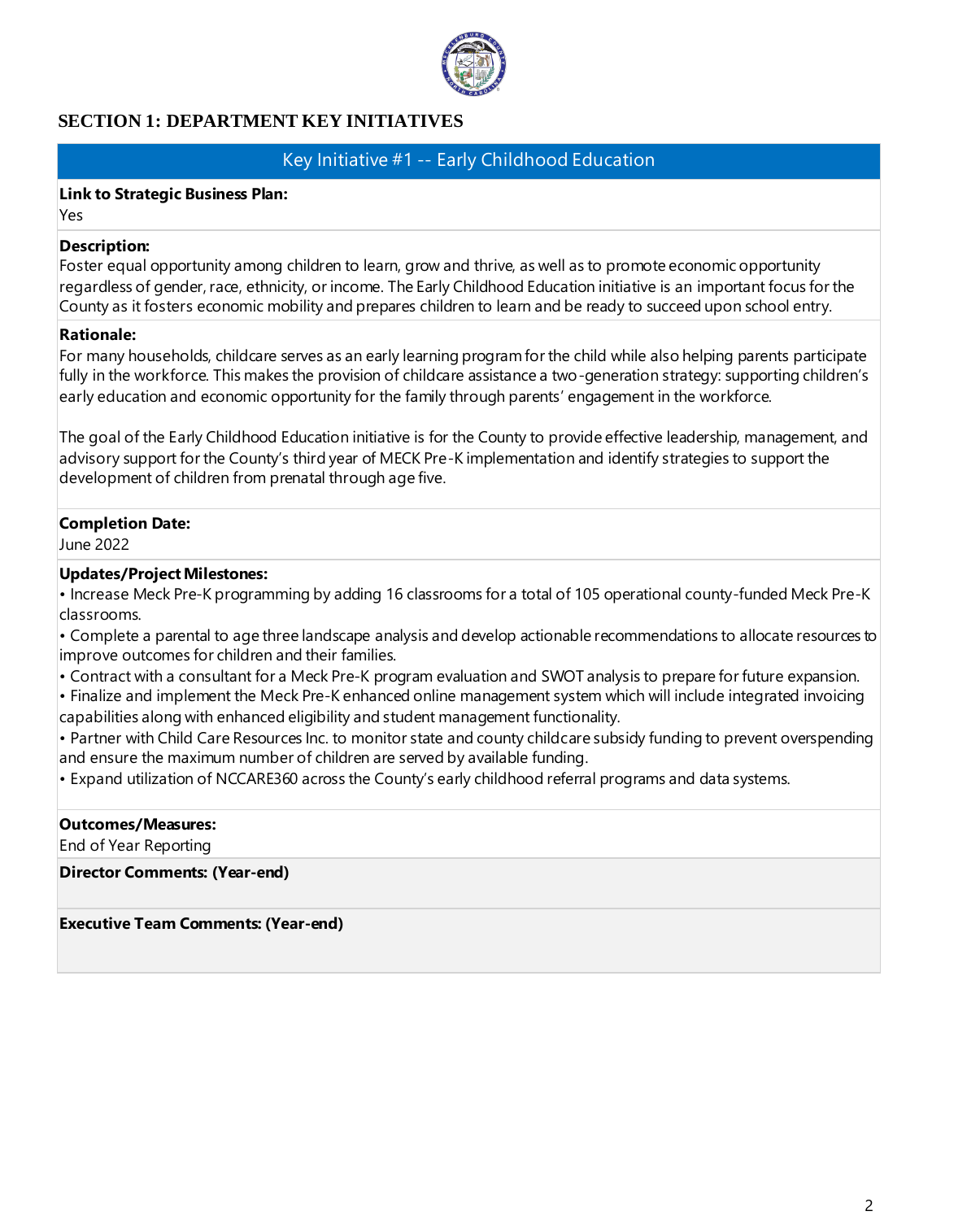

# Key Initiative #2 -- MCO Realignment & Medicaid Transformation

## **Link to Strategic Business Plan:**

#### Yes

## **Description:**

Mecklenburg County is realigning with a new Local Management Entity/Managed Care Organization (LME/MCO) which provides publicly-funded behavioral health services under the direction of NCDHHS. NCDHHS approved Mecklenburg County's request to realign with Alliance Health from, Cardinal Innovations, the County's previous LME/MCO. Alliance will assume responsibility as LME/MCO for Mecklenburg County by Dec. 15, 2021, according to a timetable established by NCDHHS. LME/MCOs manage behavioral health (including mental health and substance use disorder) and intellectual/developmental disability (I/DD) services for residents who are insured by Medicaid or who have no health insurance. Alliance currently manages these services for residents in Durham, Wake, Cumberland and Johnston counties. Orange County will also be transitioning from Cardinal to Alliance. Ensure Mecklenburg County HHS is prepared for the NC Department of Health and Human Services (NCDHHS) Medicaid Transformation. Ensure the HHS Agency continues to provide quality services to all Medicaid-eligible customers across its departments.

#### **Rationale:**

On June 1, 2021, the Mecklenburg Board of County Commissioners (BOCC) voted unanimously (with one abstention) to disengage from Cardinal Innovations Healthcare and realign with Alliance Health. This vote came after many years of efforts by Mecklenburg County staff and community stakeholders to address systemic issues related to Cardinal's oversight of behavioral health services. It is the intent of Mecklenburg County, working in partnership with Alliance Health and NCDHHS, to ensure an effective transition and prevent any disruption in services for community members and providers.

# **Completion Date:**

TBD (based on State's implementation timeline)

# **Updates/Project Milestones:**

• Partner with the LME/MCO during and following the realignment process regarding network adequacy, timely authorization/approval, and access to services while identifying any service gaps and unmet needs that impact residents.

• Develop and implement a communication plan to keep consumers, families, providers, and advocates informed about the realignment process.

• Engage community partners, consumers, and other stakeholders through work-group meetings, listening sessions, and townhalls to maximize their input during the realignment process.

• Respond to the breadth and scope of changes during realignment by providing input and solutions to the County Manager to address the behavioral health needs of our residents.

• Assess federal recovery dollars and provide solutions/recommendations to the County Manager regarding how they may further the county's strategic behavioral health goals to address more timely placements, behavioral health services, and community-based wrap around supports for residents of Mecklenburg County.

• Monitor and develop plans for the impact of Medicaid Transformation on HHS budget and operations (i.e., transportation services, call centers, three health plans, behavioral health, assess of the NEMT Broker contracts, etc.).

• Engage professional transportation planning/consultation services to study MTS and help develop long-term strategies for MTS operations to ensure residents have access to behavioral health, physical, and social supports.

#### **Outcomes/Measures:**

**Director Comments: (Year-end)**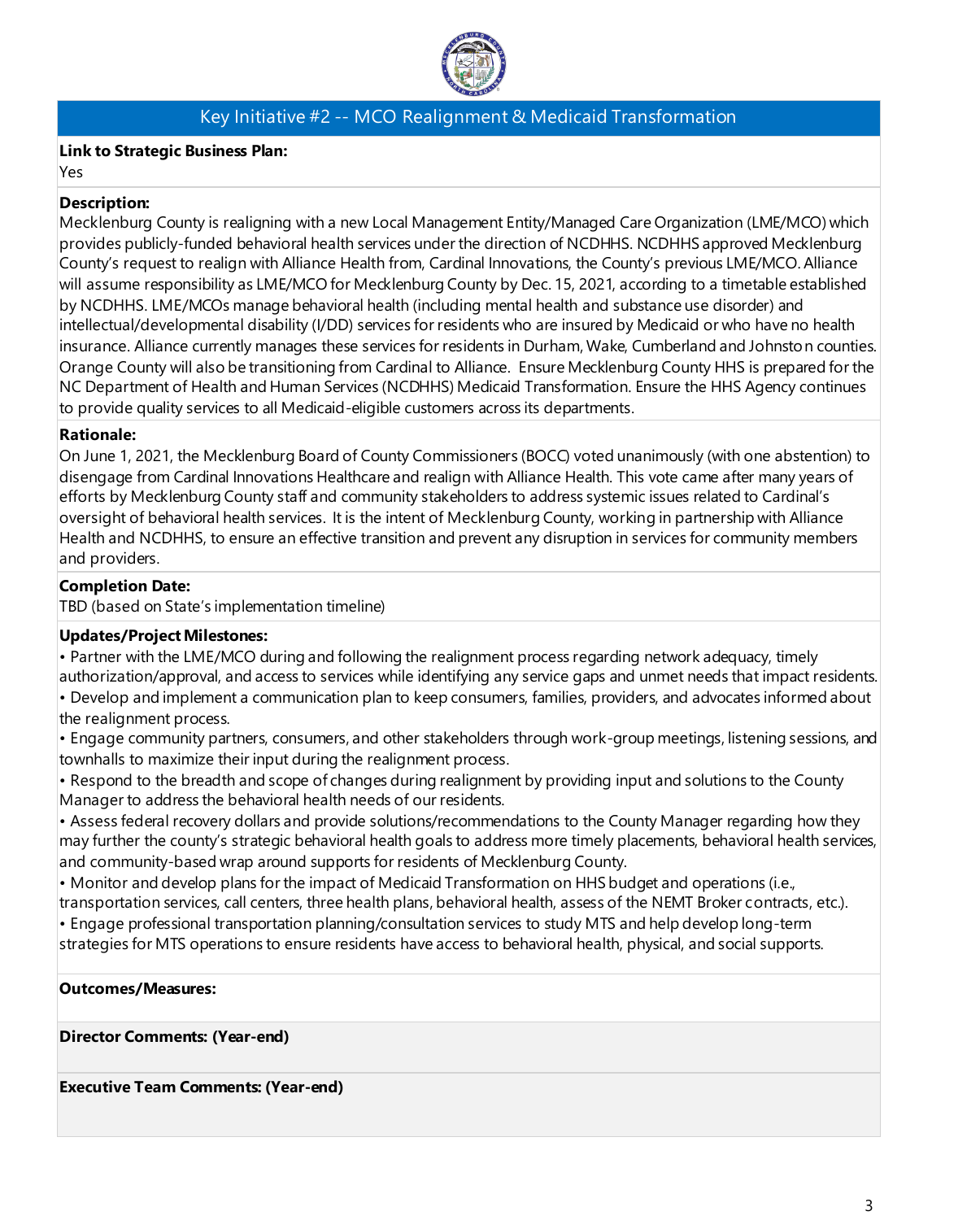

# Key Initiative #3 -- Community Aging and Disability Services Collaborative

# **Link to Strategic Business Plan:**

Yes

## **Description:**

Age-Friendly Mecklenburg is an initiative that aligns nonprofit, private, and governmental partner organizations in a coordinated effort to improve the livability of the community for senior residents. There are 8 Domains of Livability in the Age-Friendly Mecklenburg (AFM) Plan. They are: Outdoor Spaces and Buildings, Transportation, Housing, Social Participation, Respect and Social Inclusion, Civic Participation and Employment, Communication and Information, and Community and Health Services. The recent designation of Mecklenburg County as an Age-Friendly community will support the community-wide action plan to address the existing and future needs of Mecklenburg's aging population.

# **Rationale:**

The existing aging and disability services networks do not have a shared overarching strategy for serving Mecklenburg County residents. The development of a coordinated strategy to address the needs of the County's aging population will help close gaps in services and unequal access to basic livability needs.

# **Completion Date:**

June 2022 (for year 1 work)

# **Updates/Project Milestones:**

• Facilitate the collective planning of not-for-profit, higher education, faith-based, private, and governmental organizations along with community residents to improve the quality of life for older adults and develop strategies to help seniors stay: 1) Active-by promoting senior activities and wellness as well as facilitating senior employment and civic engagement; 2) Informed-regarding programs and services available; 3) Supported-by helping individuals who care for seniors as well as helping seniors to age-in-place; & 4) Connected-by both technology and transportation to/from support services, community activities, and employment/civic activities.

• Provide the County Manager, HHS Committee, Board of County Commissioners, and AARP an update outlining year one implementation.

• Host Aging Summit (on or before 6/30/22-contingent upon the pandemic).

• Assess federal recovery dollars and provide recommendations regarding how they may further the county's strategic aging goals.

#### **Outcomes/Measures:**

**Director Comments: (Year-end)**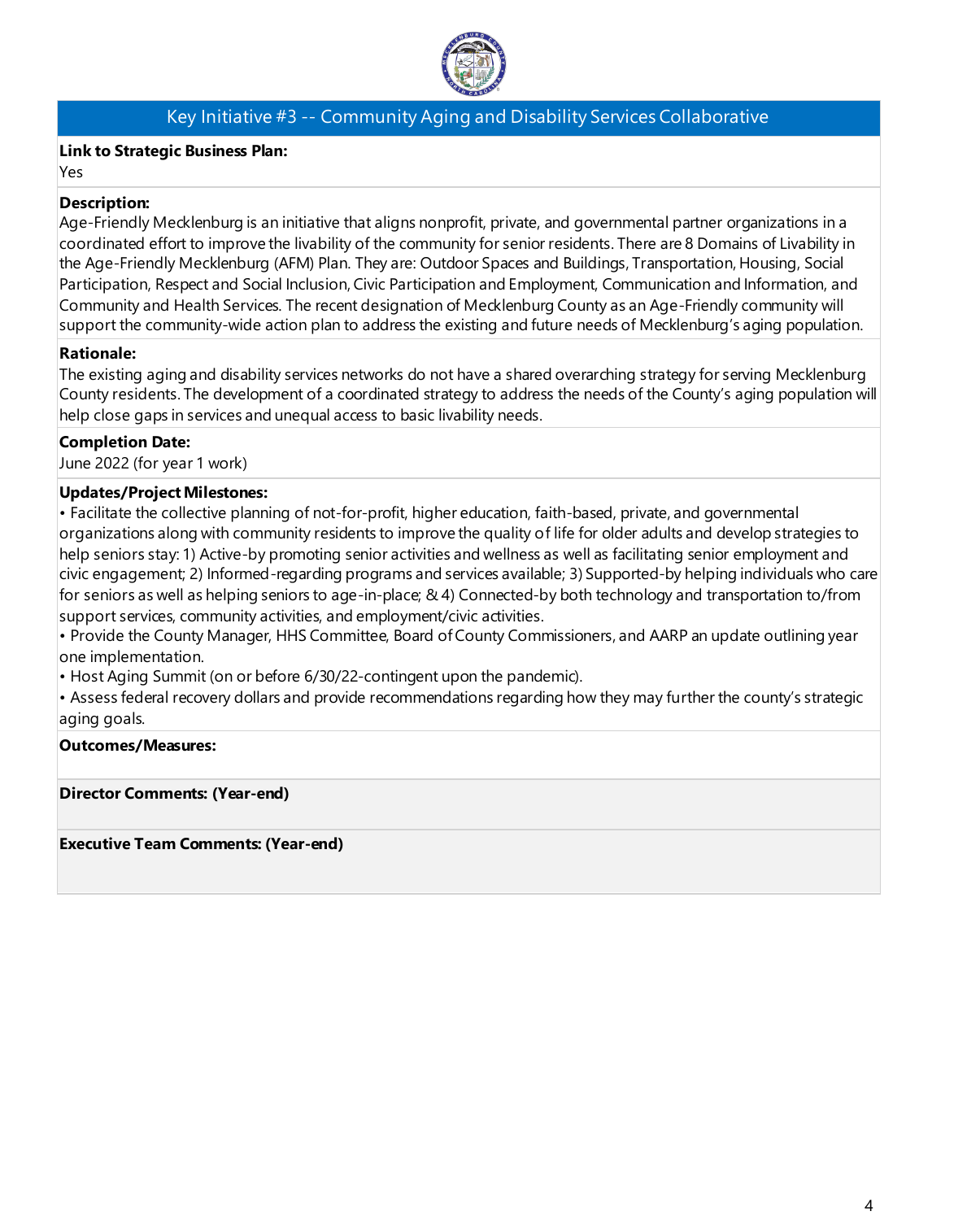

# Key Initiative #4 -- Family First Prevention Services Act Implementation

## **Link to Strategic Business Plan:**

Yes

## **Description:**

Mecklenburg County Youth and Family Services must meet the needs of children and families leveraging the Family First Prevention Services Act, 2018 (FFPSA), which will go into effect nationally in October 2021. This legislation offers opportunities for states and counties to be responsive in supporting the complex needs of the entire family unit. This initiative will also embed a Racial Equity and Inclusion lens in all facets of the work and align with the states programming, which is forthcoming.

# **Rationale:**

The delivery of child welfare services in alignment with the FFPSA is intended to prevent children from entering foster care by offering more prevention services to parents and kinship providers (both formal and informal) while the child is in the home to avoid out-of-home placement. The FFPSA creates reimbursement pathways of federal funds for specific prevention services. These services must be trauma informed and evidence-based programs offered by qualified clinicians in the areas of mental health, substance abuse, kinship navigator, and parent skill. Increasing the evidencebased service offerings for Mecklenburg County families will reduce the high cost of out of home placements and serve children and families better while achieving better outcomes.

# **Completion Date:**

June 2022

# **Updates/Project Milestones:**

• Develop a comprehensive inventory of trauma informed, evidence informed/based treatment programs in the areas of mental health, substance abuse, kinship care, and parent skill-based programs in Mecklenburg County.

- Review data and partner with providers to increase early access to evidence-based treatment services while highlighting the importance of racial equity and inclusion.
- Complete an assessment of kinship services and develop a Kinship Care Work Plan.
- Create a refreshed foster parent recruitment process.
- Partner with UNCC to begin crafting a Countywide Child Abuse Prevention Plan in collaboration with the Child Fatality Prevention Protection Team (CFPPT) encompassing prevention and interventions that are more upstream.
- Attend and host meetings with law enforcement, school, and medical systems stakeholders to discuss reporting practices and also assessing data regarding disproportionality.

**Outcomes/Measures:**

**Director Comments: (Year-end)**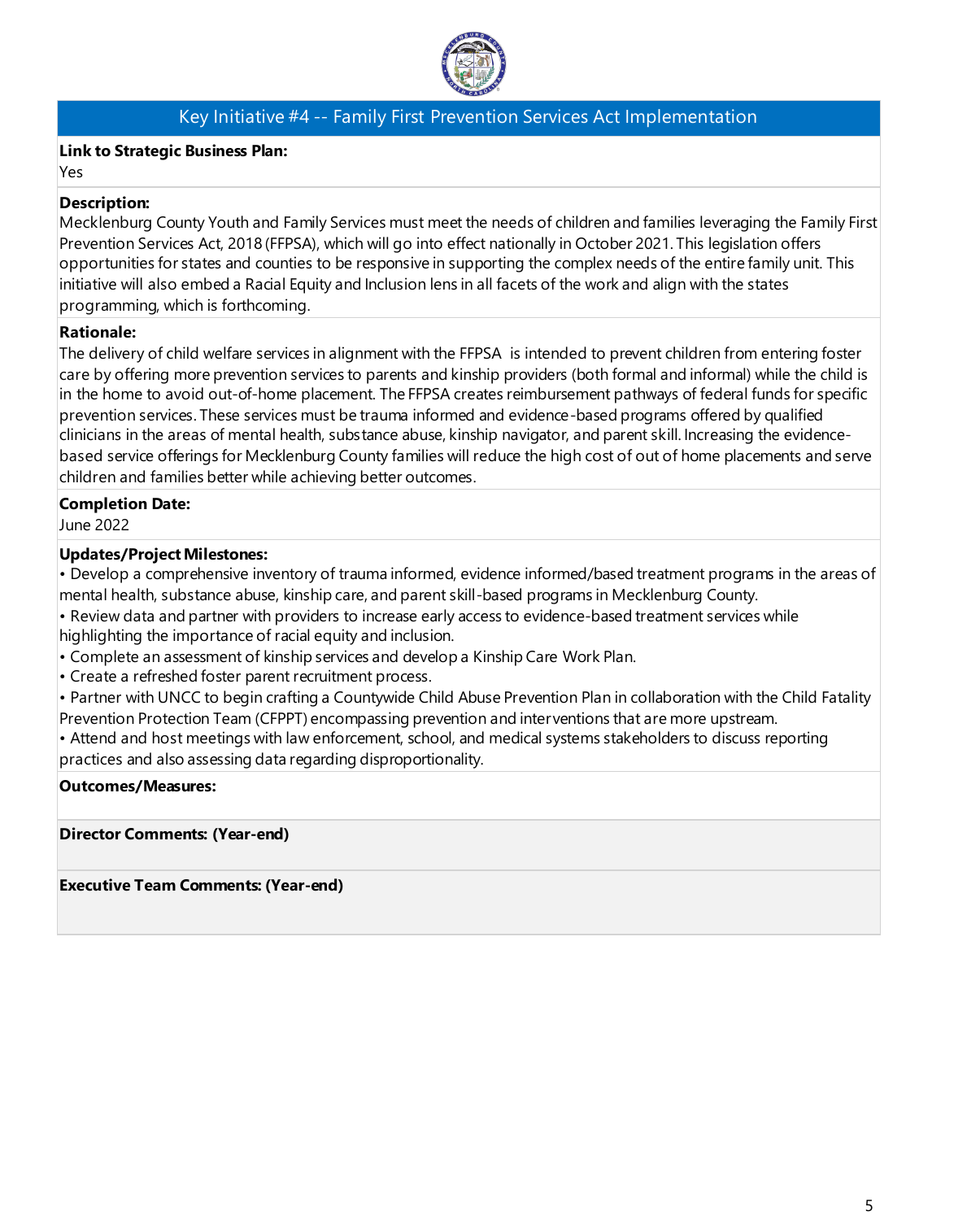

# Key Initiative #5 -- Youth & Family Services (YFS) Capacity Study

#### **Link to Strategic Business Plan:**

Yes

#### **Description:**

YFS will complete a capacity study using proven methodology designed for government human services that makes the work visible and develops approaches to increasing organizational capacity. This work will identify opportunities and efficiencies to improve organizational capacity.

#### **Rationale:**

The capacity study will complement the BPM Staffing Analysis, AECF Engagement, the Eckerd Study and the UNCC School of Social Work Study. These pieces of work identified current and projected staffing needs across the division. The capacity study will be used to identify efficiencies that can be used to determine the true staffing needs within the division.

#### **Completion Date:**

Approximately June 2022

#### **Updates/Project Milestones:**

• Complete a comprehensive assessment of current case management process to identify and achieve capacity improvements through realignment to improve service delivery, efficiency and implement recommendations.

• Develop process redesign for the following teams: Intake, Investigation/Family In-Home, including after hours, Post

Custody, Resource Development.

- Implement process redesign using change management and a detailed training plan.
- Deliver roll-out support to division leadership.
- Conduct post implementation review.

#### **Outcomes/Measures:**

**Director Comments: (Year-end)**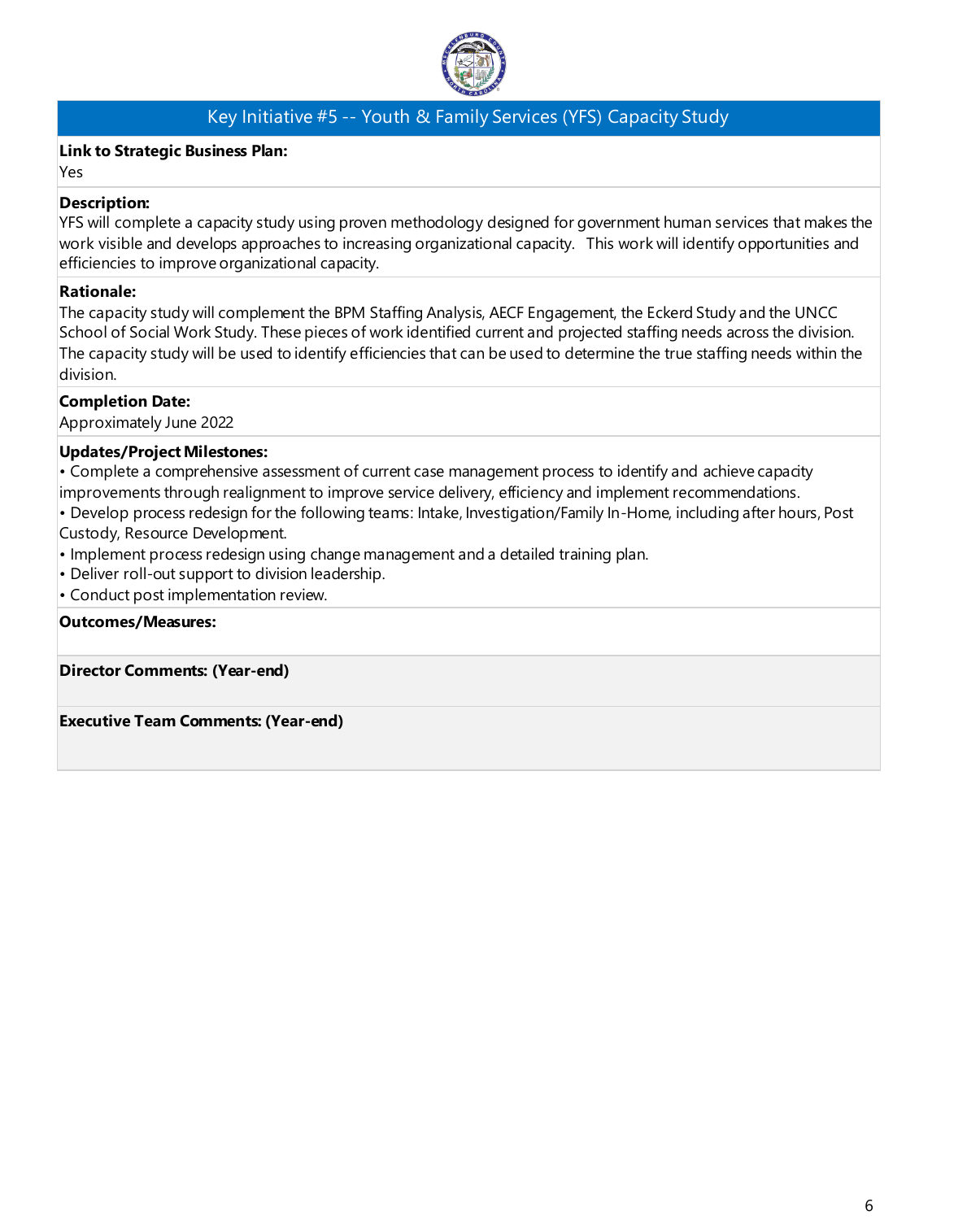

# Key Initiative #6 -- Equity and Inclusion Initiative

#### **Link to Strategic Business Plan:**

Yes

#### **Description:**

Continue the implementation of the County's Equity Action Plan.

#### **Rationale:**

Mecklenburg County is committed to addressing its racial inequities through an intersectional analysis. In order to become a more equitable institution, strategies must be implemented and enforced that enhance the work Mecklenburg County has already completed to promote equity and inclusion. The County has partnered with the Government Alliance on Race and Equity (GARE) to create both a racial equity training curriculum for County staff, an Equity Action Toolkit and a three-year enterprise-wide Equity Action Plan. To continue to build the capacity of the organization, it is critical that the County continue to implement the agreed upon action items identified in the Equity Action Plan despite COVID-19.

#### **Completion Date:**

This is a multi-year project (FY2020-FY2022).

#### **Updates/Project Milestones:**

Continue implementation of the County's Equity Action Plan that were postponed due to COVID-19:

• Continue rollout of "Advancing Racial Equity Training" for all County employees to enhance abilities to advance racial equity.

• Re-establish Department Equity Action Teams (DEAT) for select Departments to begin training and to initiate development of department specific equity action plans (pending further guidance from the County Manager's Office); and

• Provide training on Racial Equity Tool usage to County mid-senior management.

Implementation of FY22 Equity Action Plan items for those departments with specific accountabilities.

- Implement pre and post training workshops.
- Develop racial disparity performance indicators to ensure mechanisms are in place to track and collect critical data.
- Assess REI data to help inform conversations about disparities.

#### **Outcomes/Measures:**

End of Year Reporting

**Director Comments: (Year-end)**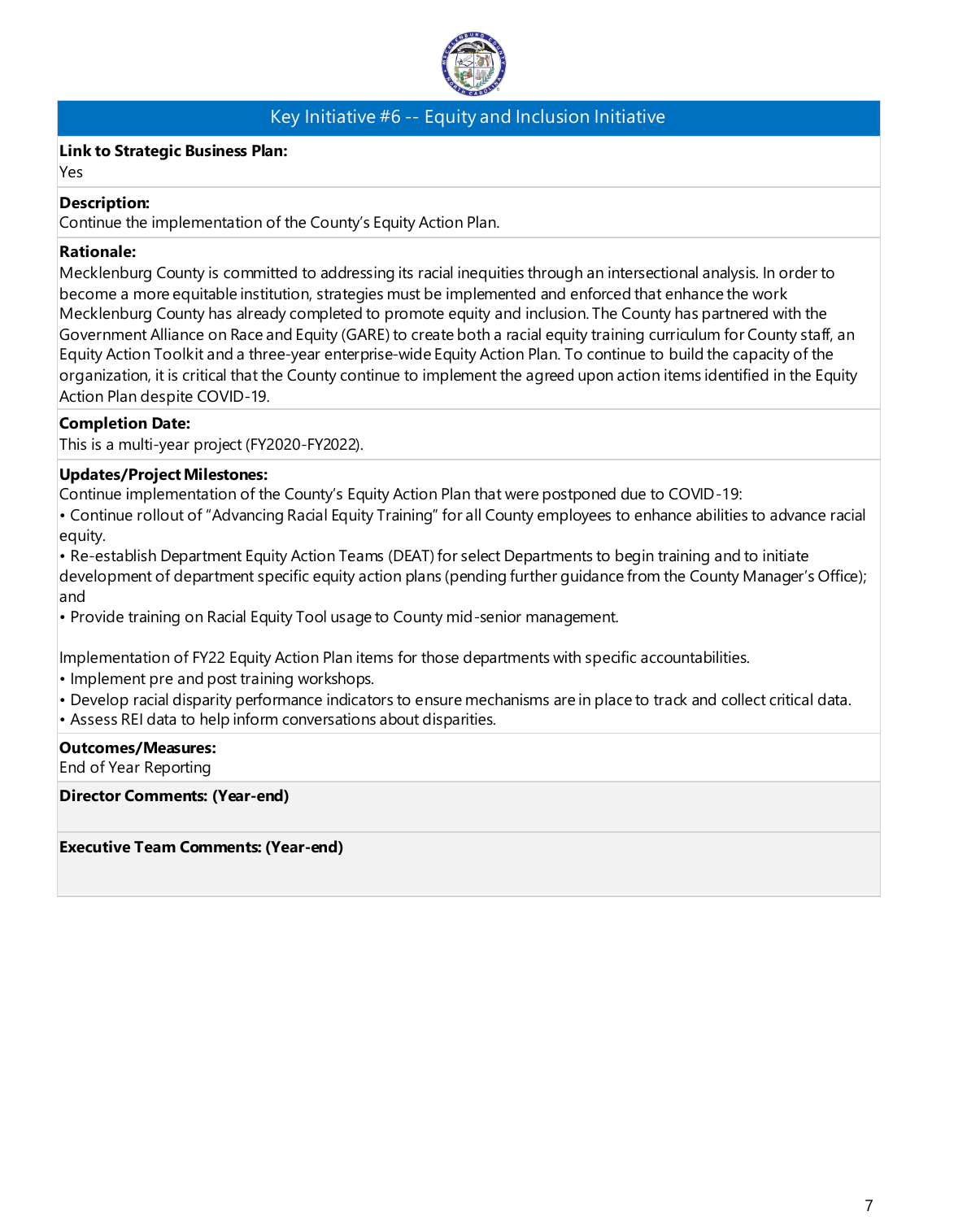

# Key Initiative #7 -- ESD Transformation

#### **Link to Strategic Business Plan:**

Yes

#### **Description:**

A new business model was introduced called "One and Done". This philosophy focuses on staff processing cases as timely and efficiently as possible by obtaining all required information needed for multiple programs to provide a more holistic service delivery system for customers. This new process will require a continuous quality improvement process to ensure timely and efficient delivery of programs and services.

#### **Rationale:**

Transforming Economic Services business practices will allow a more efficient and effective delivery of services to internal and external customers. This new process will also get benefits processed more timely for customers.

#### **Completion Date:**

June 2022

#### **Updates/Project Milestones:**

• Refine the Current Workload Management system to ensure more timely processing of public assistance benefits for residents.

• Assess strategies to reduce ESD Call Center wait times and call abandonment rates and provide more qualitative measures that support the one and done process to ensure more timely response for residents.

• Work with Mecklenburg County Business Process Management (BPM) to initiate post implementation project of ESD Transformation and address action items needed to improve the customer experience and more timely processing of public assistance benefits for residents.

• Continue outreach and marketing for the All Access mobile application to assist residents through technology who may have transportation barriers.

• Ensure compliance with the minimum performance standards outlined in the North Carolina Department of Health and Human Services Memorandum of Understanding for Economic Services Division (ESD).

#### **Outcomes/Measures:**

#### **Director Comments: (Year-end)**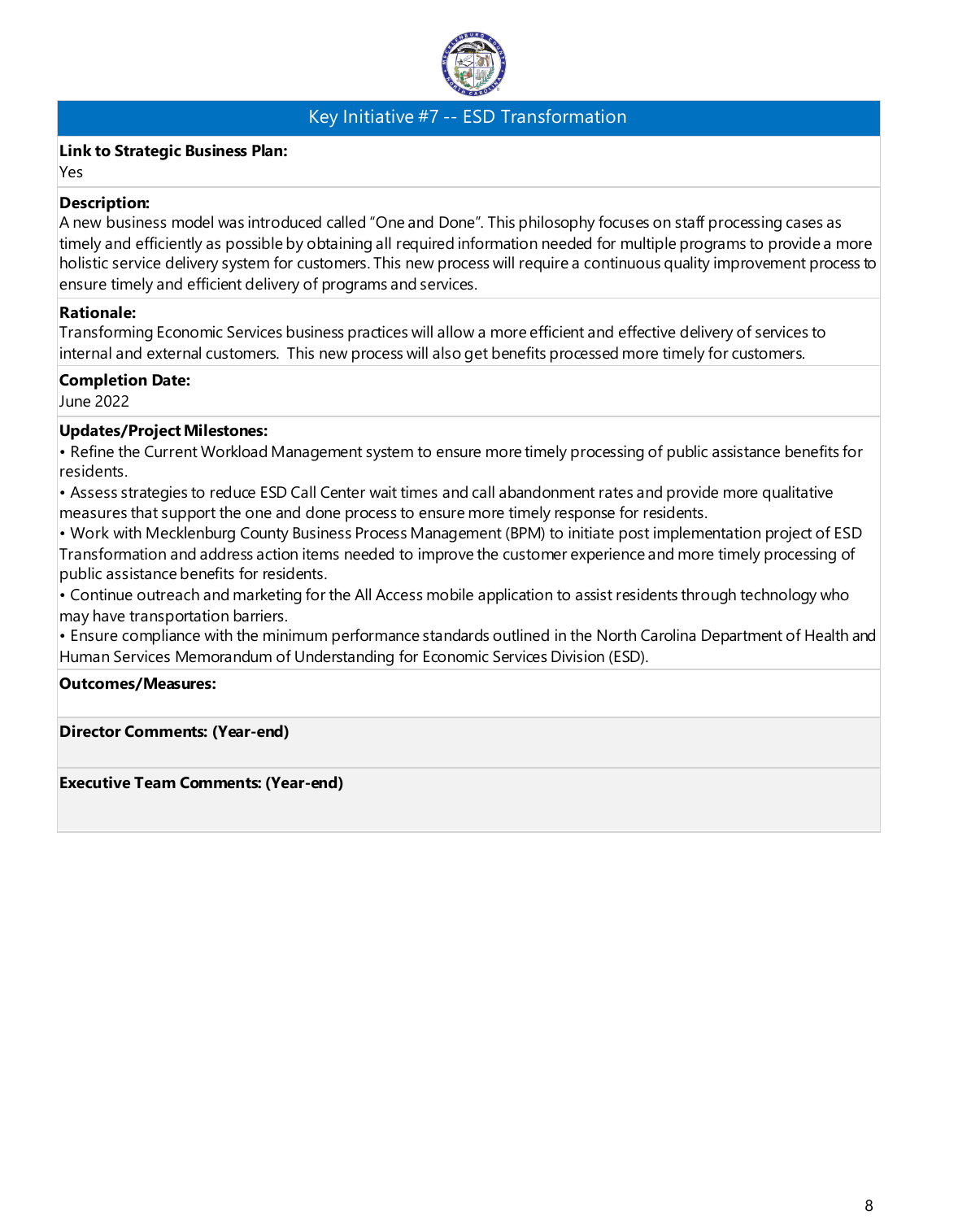

# Key Initiative #8 -- Work Culture, Communication & Collaboration

## **Link to Strategic Business Plan:**

Yes

#### **Description:**

Strengthen the department's organizational capacity with a focus on work culture, communication, and collaboration. Develop and implement plans to increase operational efficiencies. Implement a systemic approach to improve communication and disseminate information within the department and division to better meet the needs of its staff and residents.

# **Rationale:**

The Operations, Strategy & Innovation division was created to provide coordinated organizational support and service delivery across the department. The division is responsible for creating and maintaining systems, processes, and initiatives to streamline operations and ensure consistency throughout the department. The department has a wide range of organizational pressures and priorities related to programs and service delivery to the community. It is important to have a strong organizational structure, culture, and foundation that supports operational efficiencies. As a result, promoting a culture of being proactive rather than reactive. Effective communication will provide staff with clear direction to help the department achieve its annual goals.

# **Completion Date:**

June 2022

# **Updates/Project Milestones:**

• Develop strategies and interventions and establish program operations to assist divisions with improving North Carolina Department of Health and Human Services Memorandum of Understanding compliance.

- Build capacity and provide consultation to divisions to improve quality assurance in mandated program areas.
- Identify process improvement strategies to improve service delivery in our operations.
- Continue implementation of department's culture work highlighting the areas of management relationships,

commitment to professional development and growth, elevating staff voice, communication and transparency, and valuing staff.

• Develop and implement a comprehensive internal and external communications strategy/plan, ensuring alignment with department vision, mission and key priorities that improves communication and collaboration among key stakeholders.

#### **Outcomes/Measures:**

#### **Director Comments: (Year-end)**